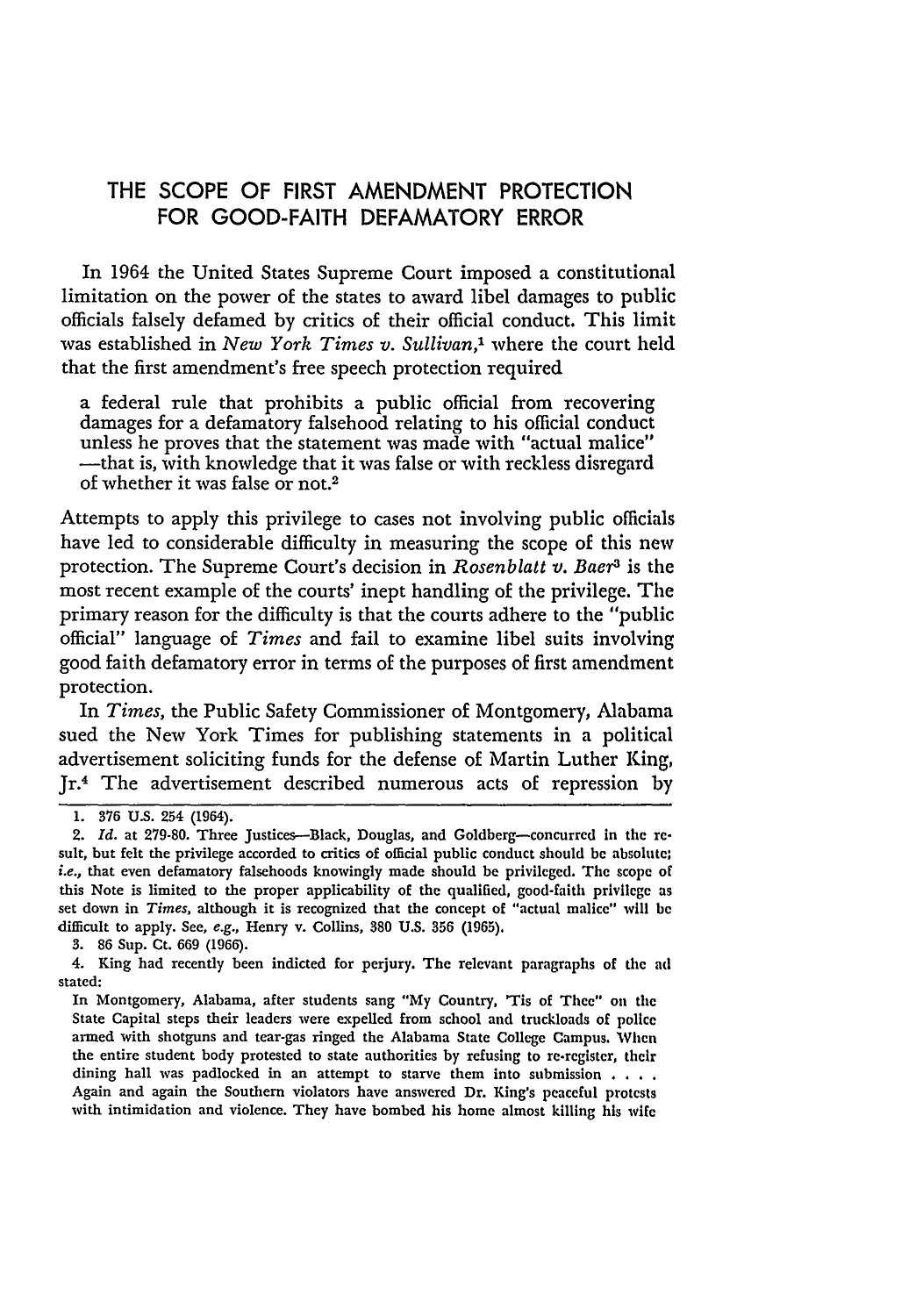"Southern violators" against Negro demonstrators. Alleging that the entire list of charges about these violators could be read as referring to him in his role as police commissioner, $5$  Sullivan demanded a retraction and then instituted suit. Some of the statements were proven to be false,6 and the jury awarded Sullivan the full **\$500,000** claimed. The Alabama Supreme Court affirmed. It restated a position held **by** a majority of states prior to this case: that the common law privilege of "fair comment," which protected statements about matters of general public concern, did not apply to misstatements of fact, but only to expressions of opinion.7

The **U.S.** Supreme Court unanimously reversed the judgment, holding that the first amendment required a federal rule protecting good faith defamatory error about the official conduct of public officials regardless of whether the error was made in a statement of fact or opinion. In so holding, the Court declared that the basic purpose of the first amendment was to guarantee full and free exchange on public issues. This guarantee necessarily included protection of the right to make "caustic and sometimes unpleasantly sharp attacks on government and public officials."<sup>8</sup> Without immunity for inadvertent error, "wouldbe critics of official conduct might be deterred from voicing their criticism" for fear of having to prove their statements true.

The *Times* opinion explicitly declined to discuss what was included

**5.** The lawyers for the Times asked for clarification from Sullivan, because they were "puzzled" as to how the ad referred to him. Sullivan did not answer. At the trial, six witnesses testified they had read the ad as referring to plaintiff in his role as Public Safety Commissioner. *Id.* at **258.** See also Pierce, *The Anatomy of an Historic Decision: New York Times Co. v. Sullivan,* 43 N.C.L. REv. 315, 321 **(1965).**

6. Among the errors: King was arrested four times and not seven; the assault was an unproven inddent; the police had not "ringed" the campus (but had been **deployed** in large numbers); most of the students had returned to classes the next day; and the dining room had not been padlocked. Plaintiff was also permitted to show he had **com**mitted no bombings or assaults on the theory that the entire list of charges in the ad could be read as referring to him. **376** U.S. at 259. The disturbing implications of this method of proving false statements never directed at a plaintiff in the first place are discussed in Kalven, *The New York Times Case: A Note on "The Central Meaning of the First Amendment,"* 1964 SUPREME COURT REV. 191, 198-99 (1964).

and child. They have assaulted his person. They have arrested him seven times-for "speeding," "loitering," and similar "offenses." And now they have charged him with "perjury"-a *felony* under which they could imprison him for *ten years*. (Emphasis in original).

The ad was signed **by** various members of the "Committee to Defend Martin Luther King and the Struggle for Freedom in the South." N.Y. Times, Mard **29, 1960,** p. 25. The ad is set out in the Appendix of the *Times* opinion, 376 **U.S.** at 292.

<sup>7.</sup> New York Times Co. v. Sullivan, 274 Ala. **656,** 149 So. **2d 25** (1963).

<sup>8.</sup> **376** U.S. at 270.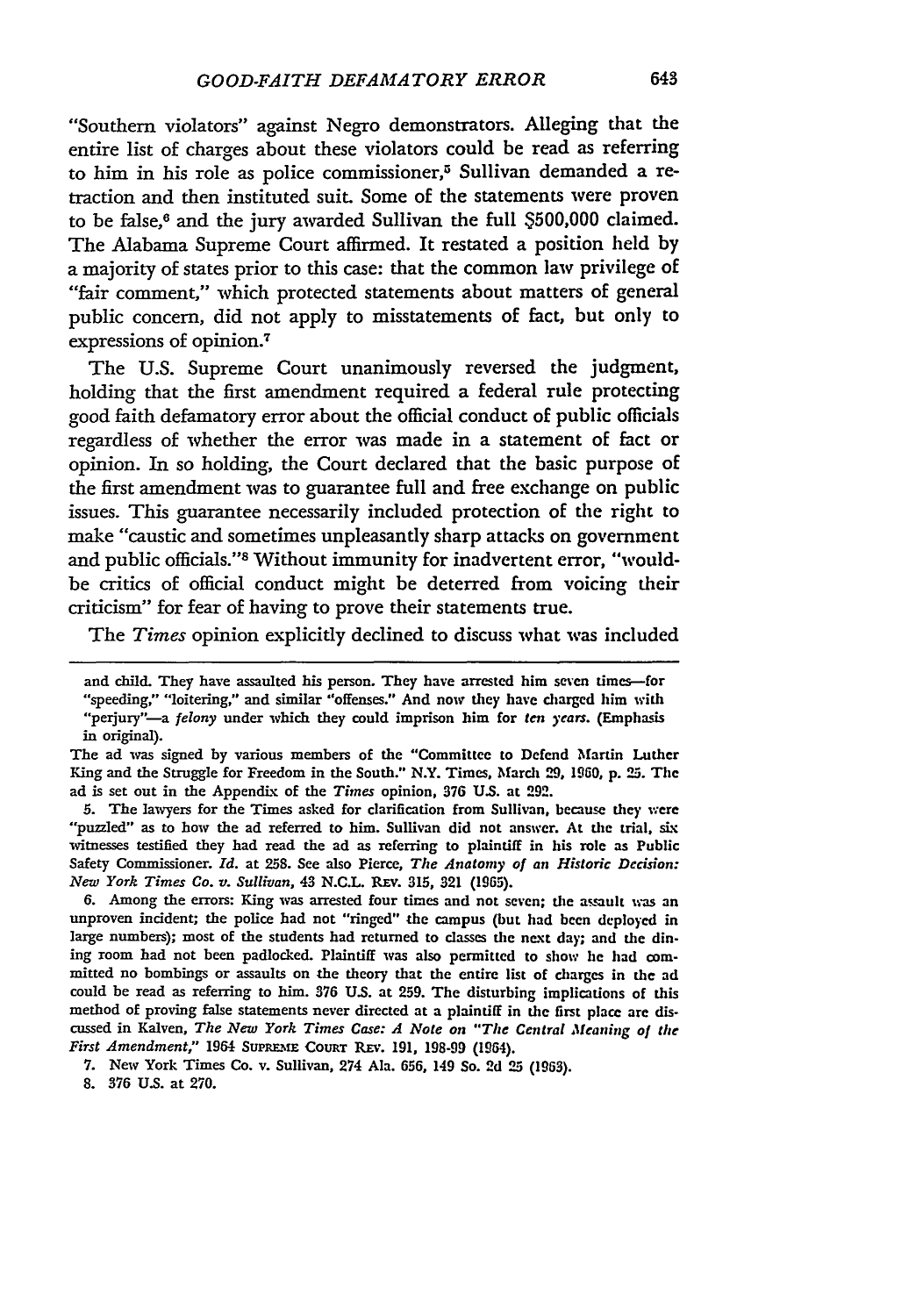in the categories of "official conduct" or of "public official."<sup>9</sup> It is apparent, however, that first amendment protection for good faith defamatory error cannot be confined to the "official conduct of public officials" scope of *Times.* The opinion itself recognized that a broadening of the privilege would be inevitable.<sup>10</sup> And barely four months later, the Court in *Garrison v. Louisiana"'* moved outside the official conduct category by holding that a privilege was also applicable to criticism "which might touch on an official's fitness for office **... <sup>12</sup>**even if the criticism was also personally defamatory.

Further, the purpose of the first amendment, as defined in *Times* and elsewhere, precludes a limited scope for the privilege. The Supreme Court in *Times* marshalled an array of historical and precedential authority to support the proposition that the first amendment reflects *"a* profound national commitment to the principle that debate on public issues should be uninhibited, robust, and wide-open."<sup>13</sup> Throughout, the opinion reaffirmed broad concepts of the first amendment's reach. The Court noted the "general proposition that freedom of expression upon public questions is secured by the First Amendment"<sup>14</sup> and endorsed Justice Brandeis' concept of the free speech principle that "public discussion is a political duty [and] ... that it is hazardous to discourage thought, hope, and imagination **. ..** that the path of safety lies in the opportunity to discuss freely supposed grievances and proposed remedies...."15

A series of first amendment cases buttresses the *Times* opinion's premise that free speech protection secures free expression on all public issues. More than **25** years ago the Court held that the goal of free speech was "that men may speak as they think on matters vital to them" and that discussion of "all matters of public concern without previous restraint or fear of subsequent punishment" was a prime function of the first amendment. <sup>16</sup>

This concept of free speech strongly suggests that the "official conduct of public officials" category is part of, but not the limit of, the area of speech which should be protected by the new privilege. Issues in

*<sup>9.</sup> Id.* at **283,** n.23.

<sup>10.</sup> *Ibid.*

**<sup>11.</sup>** 379 **U.S.** 64 (1964).

<sup>12.</sup> *Id.* at 77.

<sup>13. 376</sup> U.S. at 270-71. (Emphasis added).

<sup>14.</sup> *Id.* at 269.

**<sup>15.</sup>** *Id.* at 270, *citing* Brandeis, **J.,** concurring in Whitney v. Calif., 274 **U.S.** *357,* **875-76 (1927).**

<sup>16.</sup> Thornhill v. Alabama, 310 U.S. 88, 95, 101-2 (1940).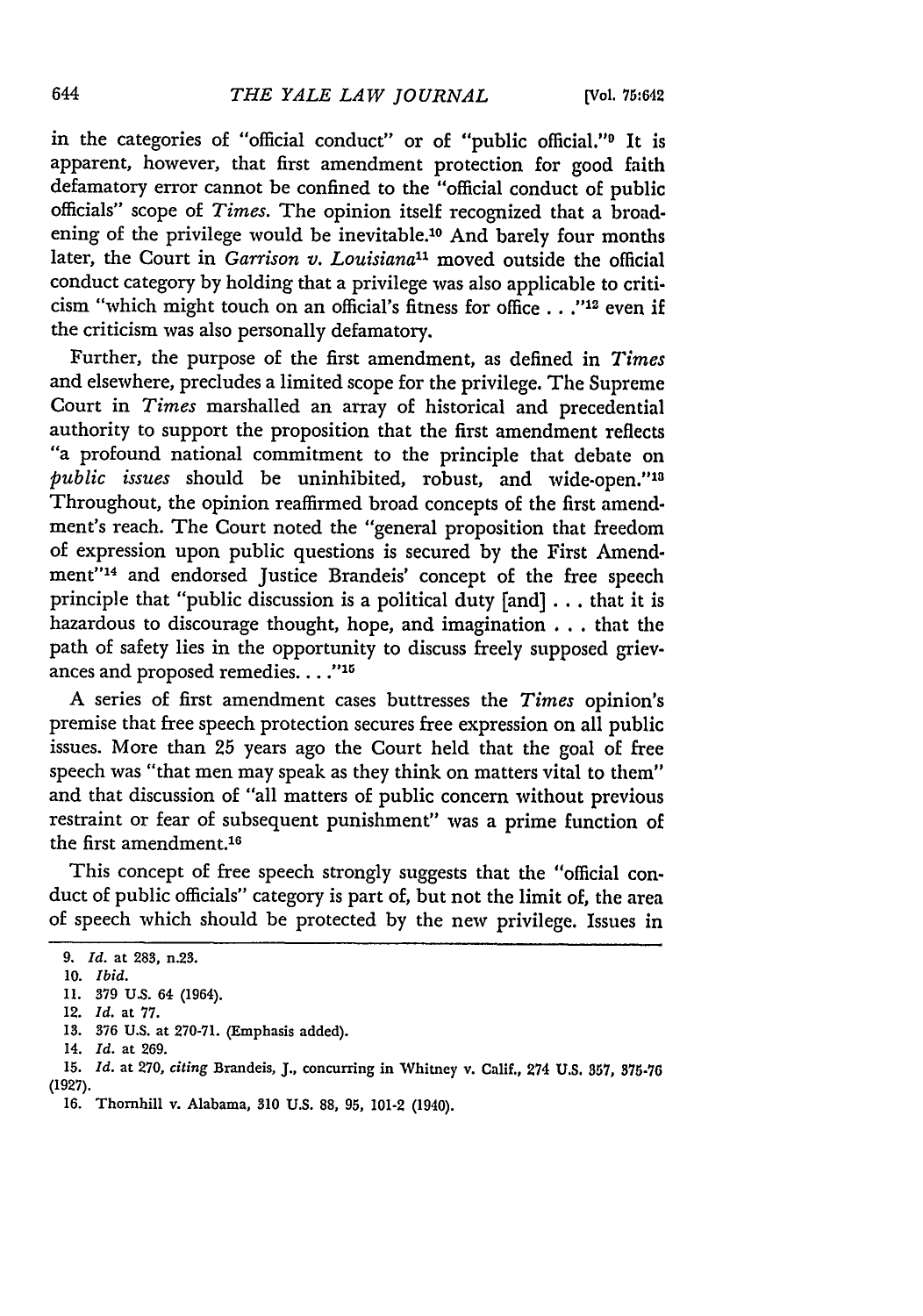which the public has a legitimate concern are not confined to exchanges on an official level. Debate between private persons about the wisdom, consequence, and worth of ideas is a vital part of the political and social process. If this area of debate is to be "robust, wideopen, and uninhibited,"<sup>17</sup> good faith defamatory errors made in discussions about public issues should be privileged whether or not one of the participants in the debate, or the object of the discussion, is a public official.

To state that the first amendment protects speech about "public issues" is not to advance a proposition in a vacuum. Courts have long had to determine whether a remark was of public, as opposed to purely private, concern under the fair comment privilege.18 Under this privilege, courts protect defamatory expressions of opinion from libel actions when the expressions deal with "those matters which are of legitimate concern to the community... because they materially affect the interest of all the community."<sup>19</sup> Such items as the management of public institutions, the conduct of private enterprise affecting the general community, and the performance of those who submit their talents to the public for approval have been held to be matters in which the public has a legitimate concern.<sup>20</sup> The courts can use this body of experience in defining public issues even though the fair comment doctrine developed independently of first amendment holdings.2' Both the fair comment doctrine and the first amendment reflect the principle that individuals are not to be punished for speaking out on matters about which they and the community at large have a legitimate interest. The *Times* opinion itself relied on a noted fair comment decision in extending protection for defamatory falsehoods about public officials as a Constitutional matter.<sup>22</sup>

**19.** PRossER, *op. cit. supra* at **812.** The majority of jurisdictions **held** that the privilege applied only to expressions of opinion, and not to misstatements **of** fact. Prossm at 814, 1 HARPER & JAMES, op. cit. supra at 458; RESTATEMENT, TORTS § 606 comment **b** (1938). The distinction has been most difficult to apply. Titus, *Statement of Fact Versus State- ment of Opinion-A Spurious Dispute in Fair Comment,* **15 VAND.** L REv. **1203 (1962).**

20. PRossEn, *op. cit. supra* note **19,** and cases compiled therein.

**21.** The *Times* opinion is the first attempt to impose a Constitutional requirement for such a privilege. Previously, state court analyses were made in terms of the common law of the jurisdiction.

22. See, *e.g.,* the *Times* reliance on Coleman v. MacLennon, **78** Kan. **711, 98** P. **281**

**<sup>17.</sup>** See **576 US.** at **278.**

<sup>18.</sup> PROSSER, TORTS, § 110, p. 812 (3d ed. 1964). See also 1 HARPER & JAMES, TORTS, § **5.28, pp. 456-57 (1956);** Hallen, *Fair Comment,* **8 TxAs** L **REv.** 41 **(1929).** Various jurisdictions use the "fair comment" doctrine in different ways. Some, for **example,** use it to distinguish cases in which a complainant must prove damages, rather than having the court presume damage from publication. The suggested use of fair comment here is limited to the utility of the doctrine in delineating public, as opposed to private, defamation.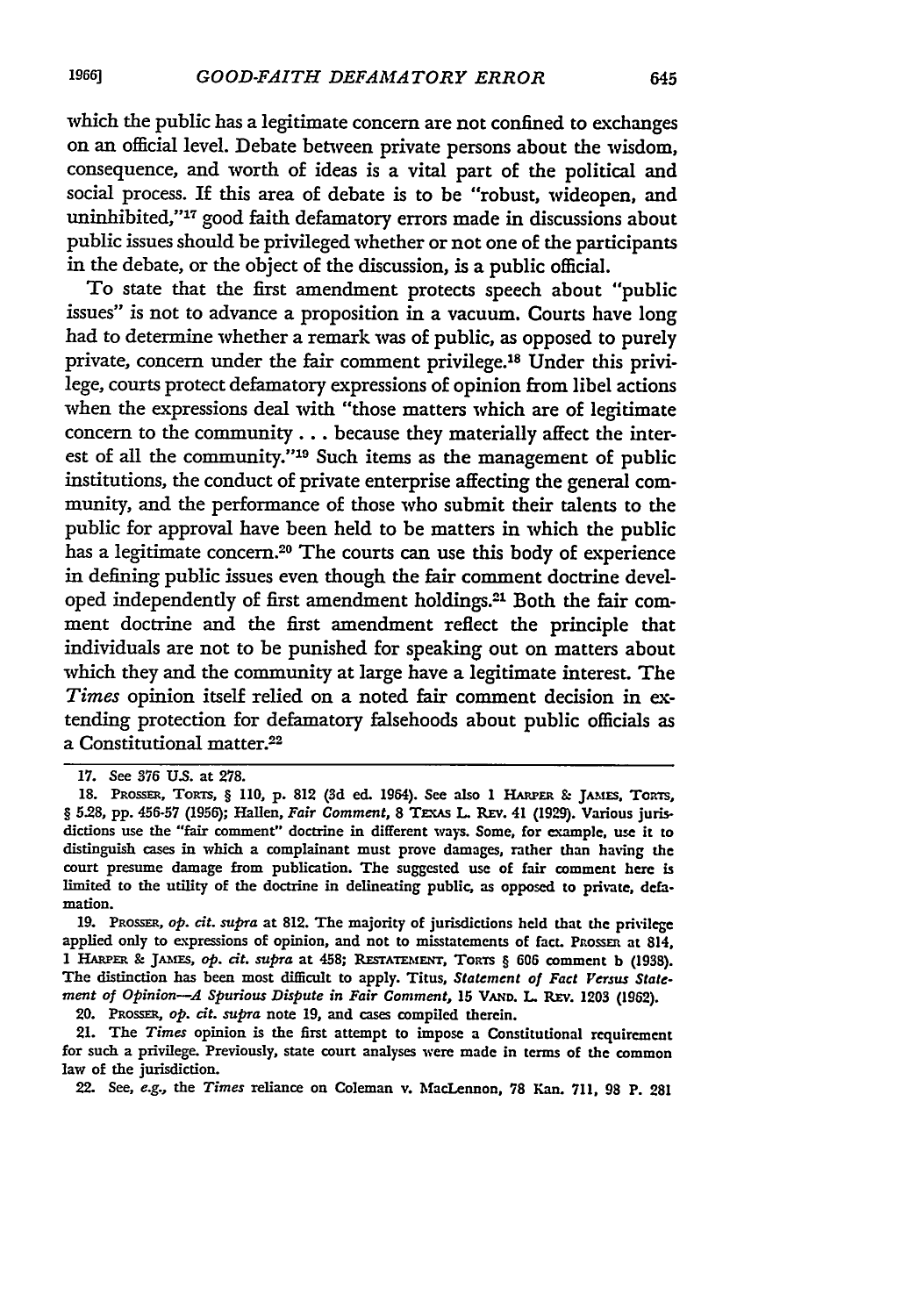The lower courts which have attempted to apply the *Times* doctrine, however, have tried to work within the language of the case, rather than to implement the first amendment principles implicit in the opinion. They have almost uniformly sought to apply or withhold the privilege on the basis of whether the complainant was enough like a public official to warrant the application of the *Times* rule.

An indication of this trend appeared in *Gilberg v. Goffi.213* Gilberg, a law partner of the Mayor of Mount Vernon, sued the defendant for remarks made during the local election. Goffi, a candidate for local office, had charged in a speech and in a letter to the local paper that Gilberg's firm was engaged in legal practices which amounted to a conflict of interests.24 In dismissing the complaint, the New York **Ap**pellate Division held that Gilberg's cause of action was "so closely related" to a complaint based on criticism of a public official that he had "no justiciable cause of action." The court reasoned that Gilberg, "having entered the fray as champion of [his] law firm... made himself as much a part of the local political campaign as did his law partner, the Mayor."25

The opinion in *Pearson v. Fairbanks Publishing Co.*<sup>26</sup> provides a more extreme statement equating active private citizens with "public officials." Syndicated columnist Drew Pearson sued the owner of an Alaska newspaper for publishing editorials which announced the cancellation of Pearson's columns and called him "the garbage man of the fourth estate." The editorials charged that almost "every single thing he ever said about Alaska has been inaccurate in whole or in part."<sup>27</sup> The court noted that the controversy arose during an election campaign in which plaintiff and defendant had supported opposing candidates. Since the *Times* rule clearly extended to candidates for public office, the court found

no reasonable basis to exempt those who presume to speak for such candidates, particularly those public figures of international stature **. .** . [Pearson], a public figure and internationally known newspaperman and radio columnist of no mean proportion, should occupy the same standing in the law of libel as Senator Gruening, whose cause he was publicly supporting. There can be little ques-

(1908), a noted fair comment case applying a privilege for defamatory falsehoods, quoted in **376 U.S.** at **280-82.**

23. 21 App. Div. **2d** 517, **251** N.Y.S.2d **823** (1964).

24. The charge was made in the course of a campaign discussion on the need for a local ordinance prohibiting conflict of interest situations.

- **25. 251** N.Y.S.2d at 831.
- **26. 33 U.S.L. WEEK 2307** (Alaska Super. Ct., Nov. **25,** 1964).
- **27.** *Pearson v. Fairbanks Publishing Co.* Appendix B (original unreported opinion).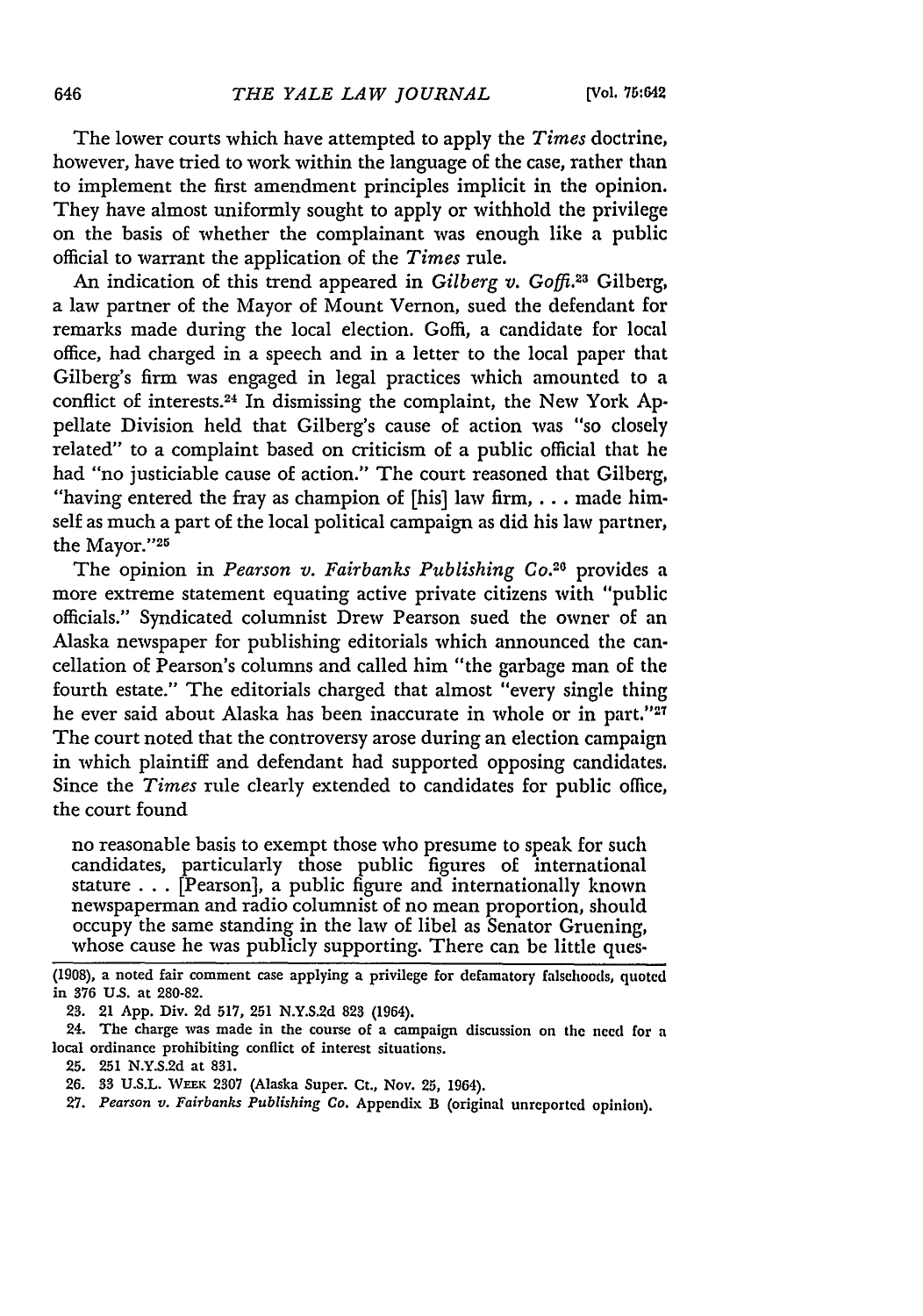tion that candidate Gruening could have been so assailed with impunity.... If Senator Gruening could be attacked, so could one of his outspoken supporters.<sup>28</sup>

In its most recent libel case, the Supreme Court also made the complainant's status the central relevant inquiry. In *Rosenblatt v. Baer,3* a case tried before the *Times* decision, the former supervisor of a New Hampshire county recreation area was awarded damages on the basis of a column in a local newspaper praising the new management. Commenting on the "tremendous difference in net cash result," Rosenblatt had written, "What happened to all the money last year? and every other year?" 30 The Supreme Court remanded the case for a new trial in order to determine whether or not the statement should be protected by the principles of *Times.* The Court thought there were two fundamental principles, "first, a strong interest in debate on public issues, and second, a strong interest in debate about those persons who are in a position significantly to influence the resolution of those issues."<sup>3</sup> In spite of the recognition that there is an interest in free debate about public officials *and* public affairs, the Court did not direct the trial court to determine not whether the statement was made concerning a public issue, but to determine only whether the complaining party was a public official. Perhaps the Supreme Court viewed the "public official" and "public issue" categories as coterminous.<sup>32</sup> But in any event the inquiry required by the Court in *Rosenblatt* is an inept one to implement the policies of the first amendment.

The use of the "public official" classification may lead to the protection of good-faith statements which falsely defame an individual and which serve no public purpose justifying a first amendment privilege. Once the public official label attaches to an individual almost any statement about him might be privileged. In *Garrison v. Louisiana, the* first libel case after *Times,* the Supreme Court said:

[a]ny criticism of the manner in which a public official performs his duties will tend to affect his private, as well as his public reputation. The *New York Times* rule is not rendered inapplicable merely because an official's private reputation, as well as his

32. The opinion stated that a non-Times definition of malice "is constitutionally insufficient where discussion of public *affairs* is concerned." *Id.* at 8. (Emphasis added.)

**<sup>28.</sup>** *Id.* at **5.** The confusion in the opinion is partially indicated **by** the citations of the *Times* case, which privileges good-faith errors, and the Restatement of Torts, which does not.

**<sup>29. 86</sup>** Sup. **Ct. 669 (1966).**

*<sup>30.</sup> Id.* at 672.

**<sup>31.</sup>** *Id.* at 675.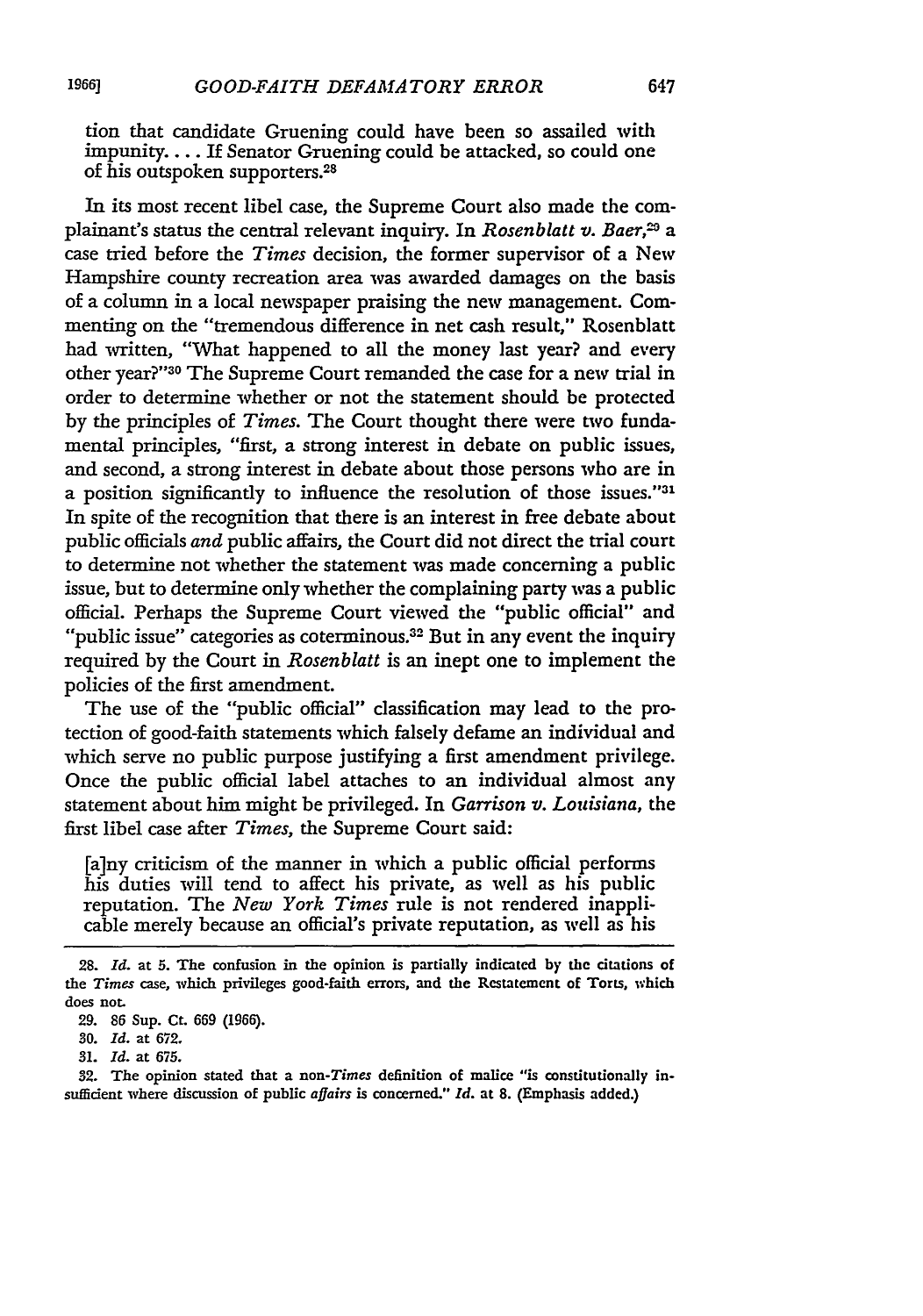public reputation, is harmed. The public official rule protects the paramount public interest in a free flow of information to the people concerning public officials, their servants. To this end, anything which might touch on an official's fitness for office is relevant. Few personal attributes are more germane to fitness for office than dishonesty, malfeasance, or improper motivation, even though these characteristics may also affect the official's private character.<sup>83</sup>

Statements about morality, prior political affiliations, and personal tastes may also "touch on" the private citizen's fitness to perform his public role. Although *Garrison* does not compel this reading, it is not an unreal possibility.

Allowing such a wide variety of statements to be made about anyone who fits within the public official category ignores a basic policy of privacy which limits policies of free discussion. As Mr. Justice Stewart noted, concurring in *Rosenblatt,* the first amendment is not the sole value in the field of defamation.

The right of a man to protection of his own reputation from unjustified invasion and wrongful hurt reflects no more than our basic concept of the essential dignity and worth of every human being.<sup>34</sup>

In order to override this interest in protecting individuals from false defamation about their private lives, there must be a reasonable relationship between what is discussed and how the individual affects the public.

To illustrate this danger of the public official test, suppose that a local roadbuilder with a public contract were accused of being a homosexual. Under the approach used by the courts thus far, the roadbuilder would almost certainly fall under the public official category. The courts would then apply the syllogism they have used in the past: good faith statements about public officials are privileged; this statement is about a public official; therefore, the statement is privileged. Using the suggested relevancy standard, though, the statement would not be privileged. Good faith claims that the roadbuilder is dishonest or incompetent relate directly to his performance as a roadbuilder and thus to his effect on the public at large. Claims about his sexual traits, on the other hand, do not. And because the public has no interest in the private sex life of the roadbuilder, there is no occasion for the first amendment to protect defamatory falsehoods about such topics.

Properly understood, *Garrison* supports this claim that, to be priv-

**<sup>33. 379</sup> U.S.** *64,* **77** (1964).

<sup>34.</sup> **86** Sup. Ct. at **679.**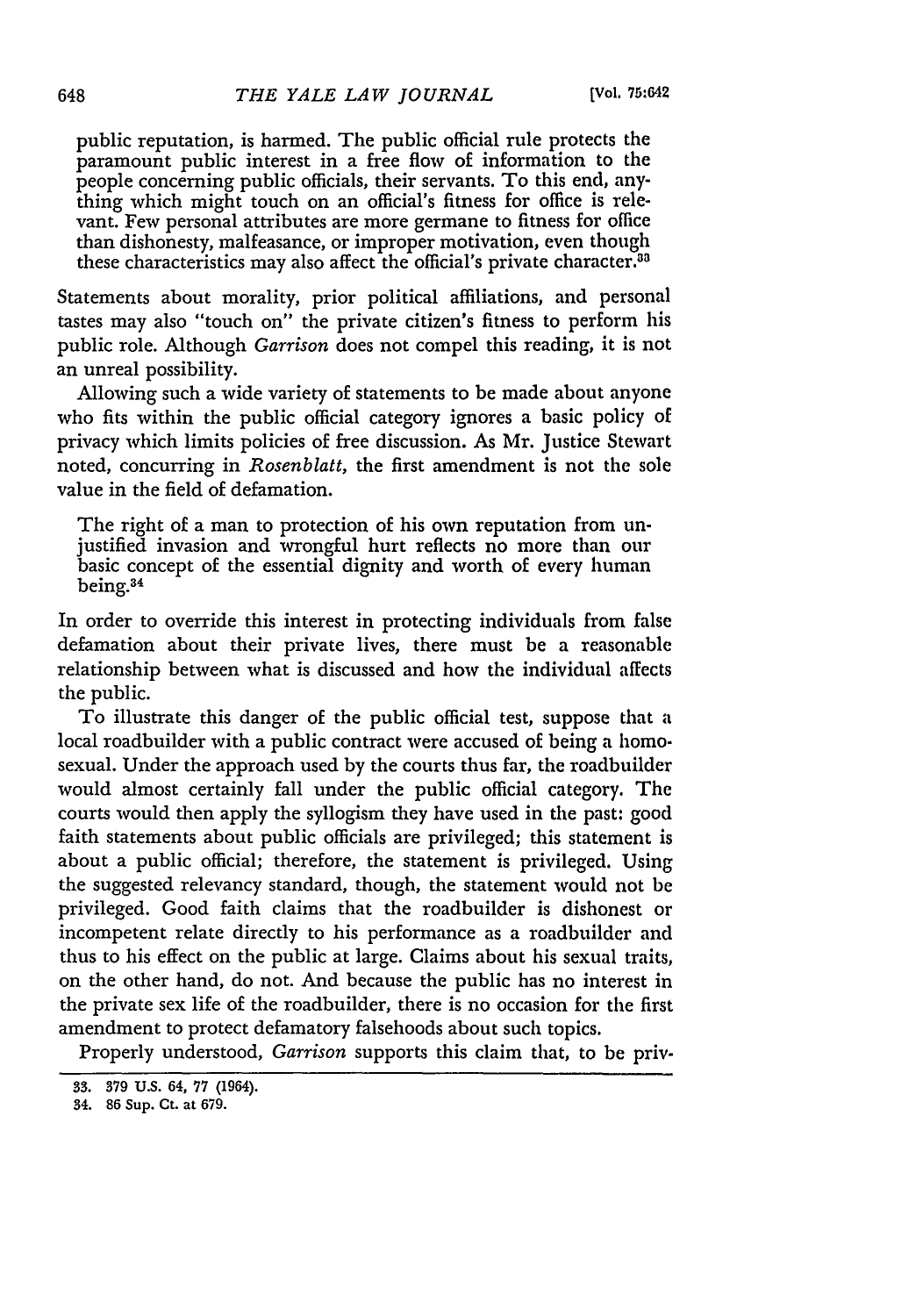ileged, statements about private characteristics must relate to the individual's public role. In that case, Garrison, a New Orleans District Attorney, was convicted of criminal defamation for castigating local judges who allegedly blocked his investigations of disreputable night spots. He had charged that their actions raised "interesting questions about the racketeer influences on our eight vacation-minded judges."<sup>35</sup>

Garrison's statements were made about judges, who are in fact public officials. The Court's catalogue of relevant subjects should be read in this context only. When other kinds of public figures are involved, the Court's reasoning in *Garrison* requires us to consider different kinds of statements relevant. Unlike the public official, the private citizen is not, **by** virtue of his presence in the public sphere, a servant of the people; he does not "offer" the totality of his character and personal integrity for judgment. Thus, there will be many aspects of his private life which are irrelevant to his public role. To hold that active private citizens are entitled to no more protection in the law of libel than are public officials36 requires that an individual who enters the public arena give up as much of his private reputation as the public official.<sup>37</sup> This formulation undercuts the complex and diverse tensions between an individual's right to privacy and the public's right to information.38 Moreover, allowing personally defamatory remarks about private individuals would discourage these citizens from speaking out and would thereby subvert the purpose of the first amendment.<sup>39</sup>

A more serious difficulty with focusing on the "public official" category is that speech which the first amendment was designed to protect may be punished. If the court recognizes that the citizen com-

**<sup>35. 379</sup> U.S.** at 66 (1964).

**<sup>36.</sup>** See, e.g. Wright, **J.,** concurring in *Afro-American Publishing* Co. *v. Jaffe,* **- F.2d**  $-$ , 33 U.S.L. WEEK 2634 (D.C. Cir., May 27, 1965). "When a private dilizen enters the public arena, he is entitled to no more protection against libel than a public offidal."

<sup>37.</sup> Nowhere does the *Rosenblatt* opinion recognize the sweeping effect of *Garrison* in the field of private defamation if all citizens active in public affairs are subject to the same broad relevancy standard as are public officials. The Court's approach continues to assume that the public offidal approach will strike a proper balance between free discuzsion and a good reputation.

**<sup>38.</sup>** See generally Brandeis **&** Warren, *The Right to Privacy,* 4 HALv. L REv. 193 **(1890).**

**<sup>39.</sup>** Reisman, *Democracy and Defamation: Fair Game and Fair Comment,* 42 CoLum. L. **REv. 1085,** 1088-89 (1942). The danger to free debate in discouraging private citizens from speaking out through fear of private defamation, or lies, did not deter Justice Black from stating in *Rosenblatt,* for the first time in a court opinion, that *all* libel laws were barred **by** the first and fourteenth amendments. **86** Sup. Ct. at **680.** See also Cahn **&** Black, *Justice Black and First Amendment Absolutes; A Public Interview,* **37** N.Y.U.L REv. 549, **557 (1962).**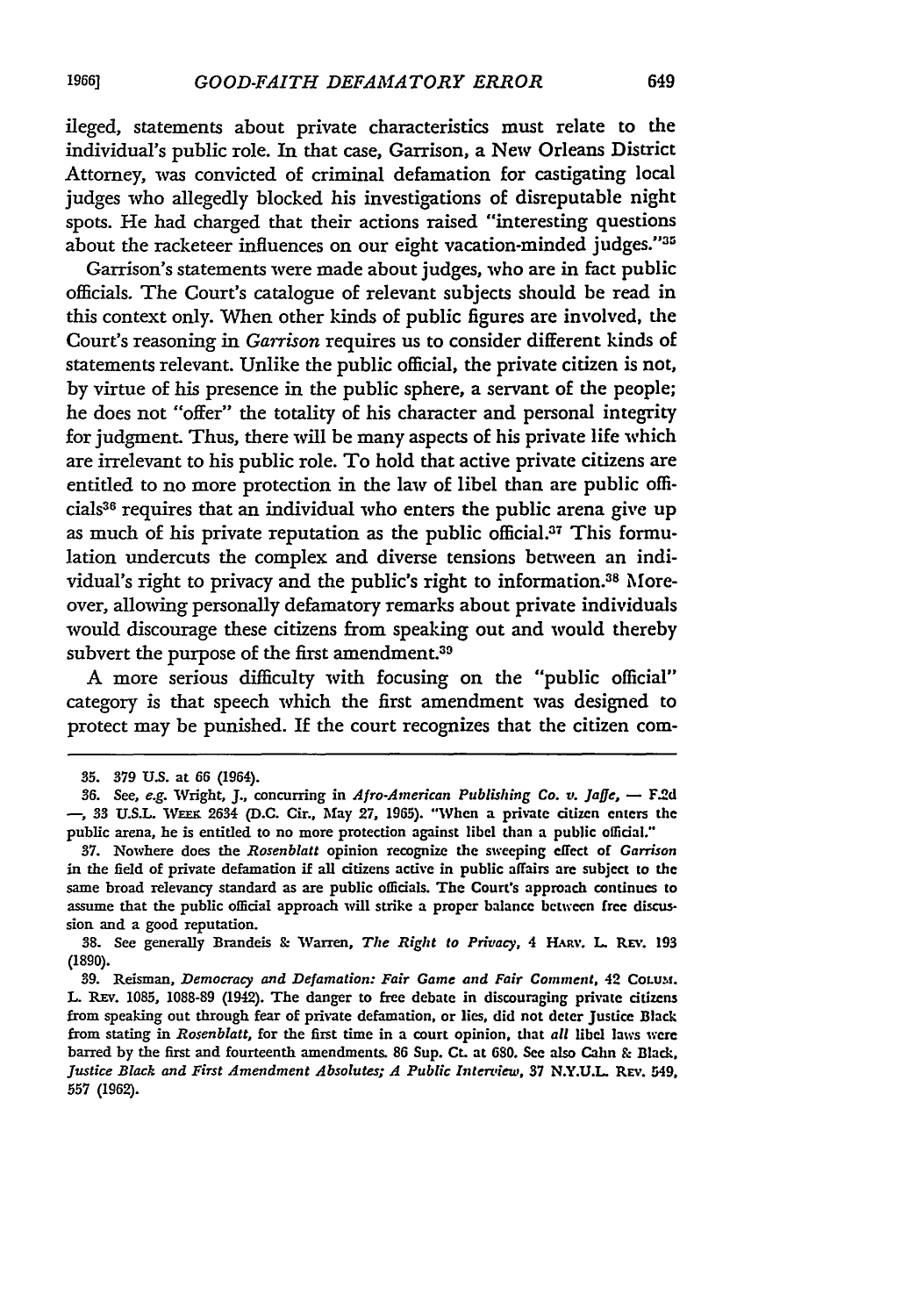plainant is not a "public official" the court may well refuse to protect the statement regardless of its public nature. The *Rosenblatt* majority, for example, remanded the case for a new trial at which "the judge... [will] determine whether the proofs show respondent to be a 'public official.' **"40** Presumably, if the respondent is not found to be a "public official," the statements will be actionable. Thus a columnist making a good-faith statement about the financial affairs of a publicly financed ski resort might be held liable for defamation.

*Harper v. National Review41* is evidence that this possibility is real. In that case the late professor of law at Yale sued the conservative biweekly for an attack on a petition signed by Harper criticizing U.S. policy in Vietnam. The editorial charged that, whether or not the signers were actual Communists, "the objective fact is that these persons we have named, and many others like them have given aid and comfort to the enemies of this country."<sup>42</sup>

The court denied defendant's motion to dismiss. In so doing, the court rejected the magazine's contention that "the basic rationale of [*Times*] is that critics of a public official enjoy a privilege which should be extended to debates on public issues by defenders of the public against persons who speak out on public issues."43 The court's view was more limited:

"Unlimited, robust, and wide-open debate" of public issues pertaining to public officials does not privilege defamation of private parties by falsehood under the present state of the law. Fair comment needs neither defamation nor falsehood to be robust or informative of the actions of private individuals or to conserve the public interest. No public convenience or necessity appears in the record at this time to require a privilege to defame with falsehood when the debate is among private parties only.<sup>44</sup>

*Harper's* "public official" test assumes that defamation of any sort about a private person must be private by definition, and that once a person can be located outside the "public official" category, defamatory comment about him cannot be privileged. Thus the court would punish the National Review for publishing its view of how Harper's public statement might affect this country's foreign policy. It is the evident intent of the first amendment to protect this kind of publication.<sup>45</sup>

<sup>40. 86</sup> Sup. Ct. at 677.

<sup>41. 33</sup> **U.S.L.** WEEK 2341 (N.Y. Sup. Ct., Dec. 22, 1964).

<sup>42.</sup> *Ibid.*

<sup>43.</sup> *Ibid.*

<sup>44.</sup> *Id.* at 2341-42.

<sup>45.</sup> Justice Douglas pointed out this danger in his *Rosenblatt* concurrence when **he**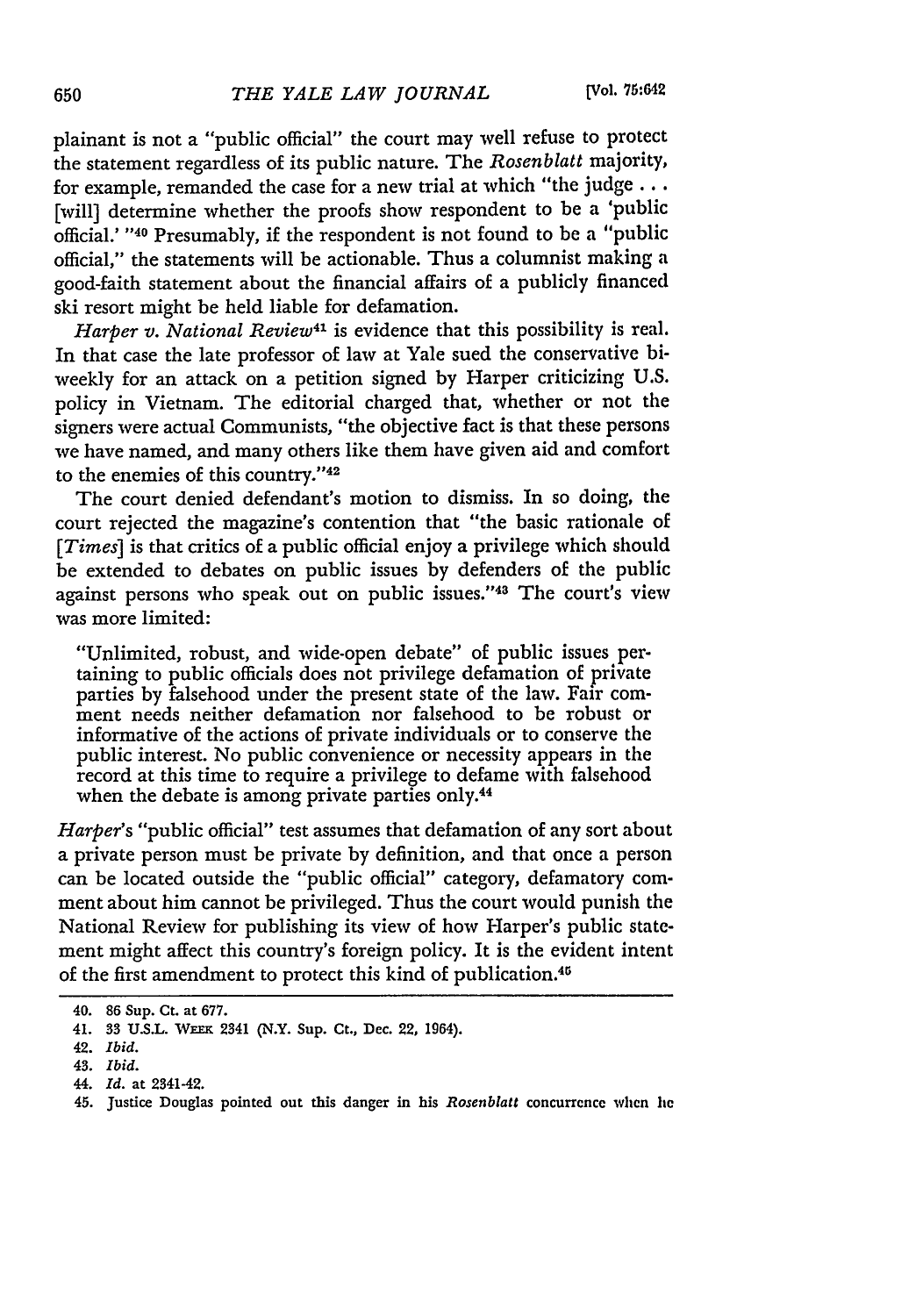Neither does the "public official" test adequately protect criticism of authors, entertainers, athletes, and a myriad of others who offer their talent for public judgment, but who could not fit into a "public official" category. It would strain that label to the breaking point to include these sorts of "public men."40 Yet the fair comment doctrine has always recognized that, although separate from the political concerns of the community, the quality of whatever talent or skill these people offer to the public is a legitimate subject for community discussion. Similarly, the first amendment has never been limited to political matters.<sup>47</sup> Nor is there any reason now to limit the scope of the amendment.

Thus the "public official" test proves too indiscriminate. It may protect too much; or it may protect too little. It neither protects private citizens against unjustified intrusions into their private lives, nor protects the **full** freedom of speech on public issues demanded **by** the first amendment.<sup>4</sup> s **A** different approach is needed which better accomplishes these two functions.

The essence of the *Times* privilege is that citizens may not be punished for good faith statements about public issues. The inquiry in any libel case must, therefore, be directed toward whether the alleged libel concerned a matter legitimately within the public's concern. There are two ways for a matter to come within the public realm. First, a statement may be confined to an issue of public concern without dealing with the private traits of an individual. Second, a statement may in-

said, "so long as we are fashioning a rule of free discussion of public issues, I cannot relate it only to those who, **by** the Court's standards, are deemed to hold public **office...** The question is whether a public *issue*, not a public official, is involved." 86 Sup. Ct. at 678.

46. See Coleman v. MacLennon, **78** Kan. **711,** at **723, 98** P. **281** at **285 (1903).**

47. See, e.g., Jacobellis v. Ohio, **378 US.** 184, **190** (1964); Roth v. United States, **<sup>354</sup>** *US.* 476, 484, **487 (1957).**

48. The refusal of the court to apply broad first amendment grounds may also result in a confusing multiplication of federal limits on state libel laws, rather than limiting federal restrictions to the Constitutional realm. In Linn v. United Plant Guard Workers, **86** Sup. Ct. **657 (1966),** the Supreme Court held that the National Labor Relations Act did not bar state courts from hearing libel suits arising out of a union organizing campaign. In order, however, to accommodate "the federal interest in uniform regulation of labor relations with the traditional concern and responsibility of the State to protect its citizens against defamatory attacks," the Court held that, whatever the state libel laws, Linn would would have to prove that he **was** damaged by the statements and would also have to prove malice. *Id.* at 660 nn.2, 7.

This resolution suggests that every time a libel suit arises in an area where the federal government has asserted an interest, different adjustment of state libel laws will have to be made to "accommodate" the federal interests: one for the public official, one for the labor leader, another for the executive of a federally regulated utility, etc. A "public issues" test, on the other hand, would restrict the alteration of state laws to the basic question of whether the subject matter of the speech was within an area protected **by** the first amendment.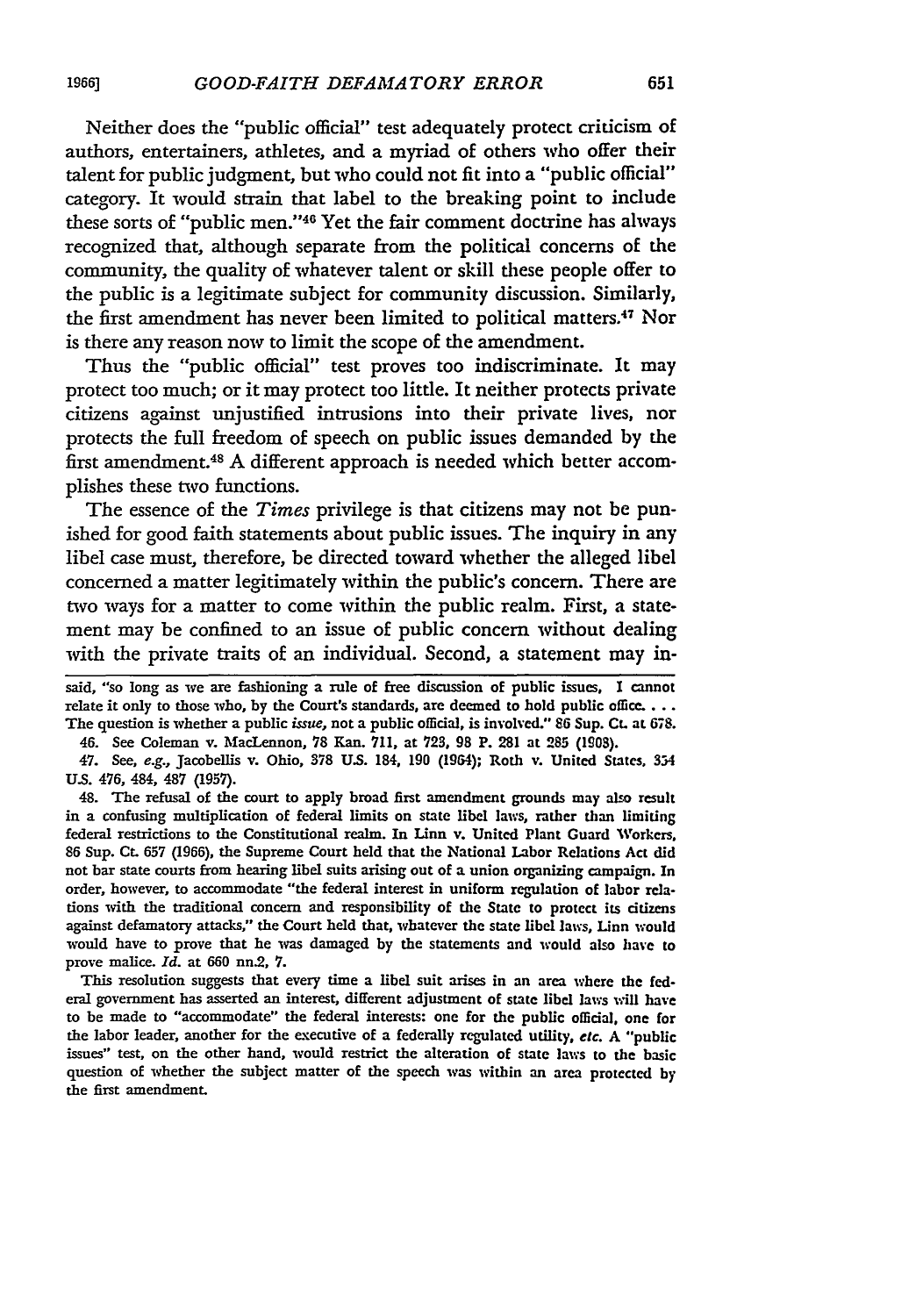volve a private trait which is sufficiently relevant to the public role of the complainant to make that trait a public issue.

The first step of the suggested inquiry, then, is for the judge to examine not the status of the complainant but the subject matter of the alleged libel. Using the fair comment doctrine as a guide, $40$  the court should determine first whether the statement was confined to the public arena and directed only at a matter of community concern unaccompanied by personally defamatory comment. If the words complained of were not directed at a private trait of a complainant, the remark must be privileged regardless of the status of the complainant.<sup>50</sup>

Under the first inquiry, the courts need not have undertaken the tangled question of whether Harper, Pearson, or Gilberg were or were not public officials. In each of these cases, the statements were about public issues, and made no reference to a private trait of the complainants. Professor Harper was being chastised for his political position. Clearly, the position which Harper espoused, and therefore criticism of it, was a matter of public concern. The harshness of the criticism did not alter the nature of the remarks. Drew Pearson was attacked solely on the basis of his accuracy and his choice of topics for his column. Again, it seems clear that the quality of news reporting is an issue in which the public has a legitimate interest. None of the statements Pearson complained about were directed at his personal characteristics, but related to him only as he affected the quality of reporting. Complainant Gilberg was simply a member of a law firm which had become a subject of public discussion because one of the partners was the Mayor of the community and there was concern about a possible conflict of interest.

Of course it is possible to draw inferences about private traits from any of these statements. For example Gilberg might claim that statements about his law firm implicated his personal integrity. But almost any statement about a public issue may radiate into someone's private life. If these possible radiations were enough to make criticism action-

<sup>49.</sup> See text accompanying notes 19-23, *supra.* Courts may have to give the determination of what is "public" a somewhat broader definition than that contained in the fair comment doctrine if that doctrine does not properly provide the "breathing space" necessary for the survival of First Amendment freedoms. N.A.A.CP. v. Button, **371** U.S. 415, 433 (1963).

**<sup>50.</sup>** Some good faith misstatements of fact may not be privileged even though they do not refer to "private" traits. For example, in trade libel (also known as "injurious falsehood," "disparagement of property," "slander of goods') where the business **Is** not a matter of public concern aspersions on the quality of a product or the character of a business and statements that a businessman has died or gone out of business, among others, are actionable. See PROSSER, TORTS **938-50 (3d** ed. 1964).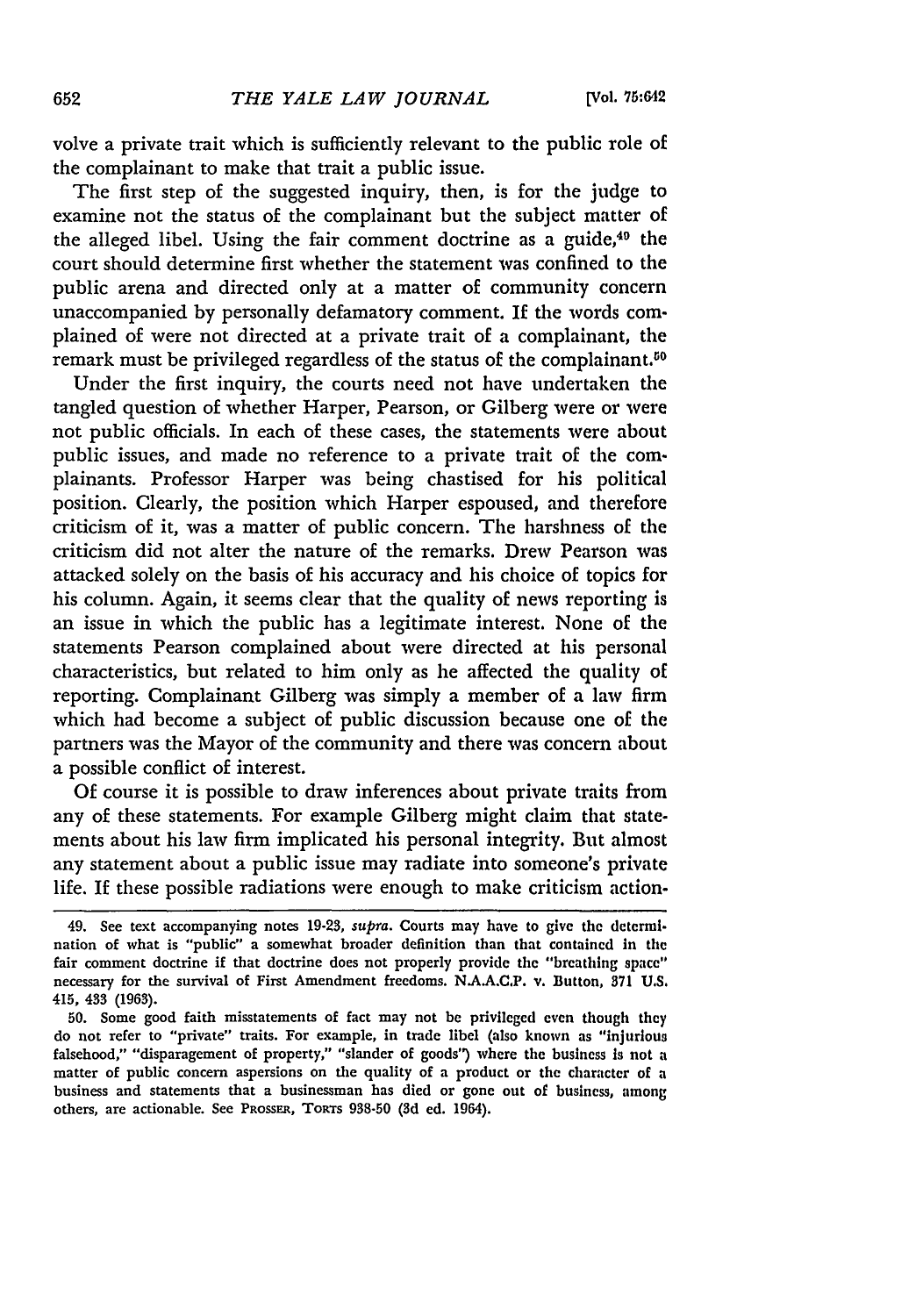able, the *Times* privilege would be meaningless. In order to make a statement suspect the implication about private traits should be necessary and direct. One part of the *Rosenblatt* opinion dealt with an analogous problem. Baer claimed that Rosenblatt's column which criticized the performance of the publicly-owned local ski resort's previous management could be read as an attack on Baer's personal honesty since Baer was one of the former managers. Mr. Justice Brennan rejected this contention, and, relying on *Times,* he held that "[t]here must be evidence showing that the attack was read as specifically directed at plaintiff [Baer]."<sup>51</sup> Brennan went on to explain,

Were the statement at issue in this case an explicit charge that the Commissioners and Baer or the entire area management were corrupt, we assume without deciding that any number of the identified group might recover. The statement itself might be sufficient evidence that the attack was specifically directed at each individual. Even if a charge and reference were merely implicit, as it is alleged here, but a plaintiff could show by extrinsic proofs that the statement referred to him, it would be no defense to a suit by one member of an identifiable group engaged in governmental activity that another was also attacked. These situations are distinguishable from the present cases; ... Here, no explicit charge of peculation was made; no assault on the previous management appears. The jury was permitted to award damages upon a finding merely that respondent was one of a small group acting for an organ of government, only some of whom were implicated, but all of whom were tinged with suspicion. In effect, this permitted the jury to find liability merely on the basis of his relationship to the government agency, the operations of which were the subject of discussion. It is plain that the elected Commissioners, also members of that group, would have been barred from suit on this theory under... *Times.* They would be required to show specific reference. Whether or not respondent was a public official, as a member of the group he bears the same burden. A theory that the column casts indiscriminate suspicion on the members of the group responsible for the conduct of this government operation is tantamount to a demand for recovery based on libel of government, and therefore is constitutionally insufficient.<sup>52</sup>

By similar reasoning a statement about a public issue should be actionable only when a complainant makes a strong showing that the statement was directed at or necessarily implied a criticism of a private trait.53 If this test is met, the courts should then ask whether the com-

*1966]*

**<sup>51. 86</sup>** Sup. **Ct.** at **673.**

**<sup>52.</sup> Id.** at **673-74.**

**<sup>53.</sup>** This approach would thus privilege the statements in the **Gilberg** *and Pearson* cases, as did the court's. But it would avoid the identification of all public citizens as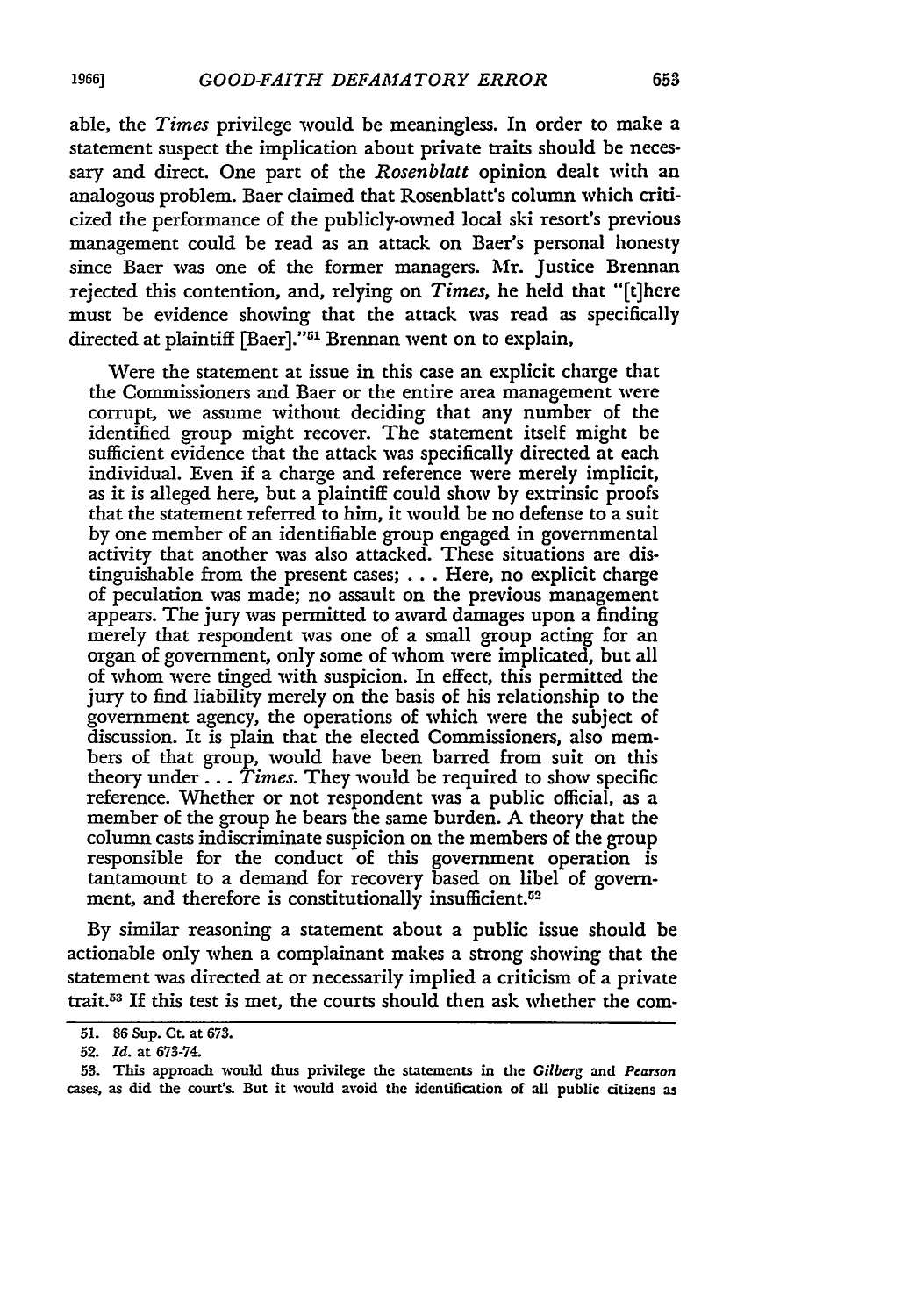plainant has assumed any public role<sup>54</sup> and whether the trait discussed is relevant to that role. Here too, the fair comment doctrine provides some guidelines. In a series of cases involving authors, entertainers, businessmen, and other public figures, the courts have generally held that critics may not "follow into **...** domestic life" but have wide latitude in dealing with personal characteristics which have a definite relation to the public role being performed.<sup>55</sup>

It is, of course, possible to imagine arguments which would make any private trait relevant to any public role. The defendant in the hypothetical case involving a roadbuilder falsely accused of homosexuality could allege that homosexuality indicates immorality; that immorality might manifest itself in other ways, for example, dishonesty; and that the public's right to know about dishonest roadbuilders falls within the area of protected first amendment criticisms. The judgment of relevance, though, should be much more stringent. The courts should demand that the defendant show a relationship on the basis of evidence and not on the basis of an artificially, albeit imaginatively, constructed connection. The injury to individuals and to the climate of public discussion is too great to permit personally defamatory falsehood to go unpunished when no overriding public interest is served.

An example of a case where the relevancy standard might apply is *Dempsey v. Time, Inc.*<sup>56</sup> The former heavyweight champion sued Sports Illustrated Magazine for an article which alleged that Dempsey's trainer had "loaded" his gloves with plaster of paris, enabling him to win the championship in 1919. The court thought that the *Times* privilege might well extend to "current issues of grave public concern," but added

55. See generally Hallen, *Fair Comment*, 8 TEXAS L. REV. 41 (1929), and cases compiled therein. For an amusing and celebrated example, see Cherry v. **Des** Moines Leader, 114 Iowa 298, **86 N.W. 323** (1901).

**56.** 43 Misc. **2d** 754, **252** N.Y.S.2d **186** (Sup. Ct., 1964).

public officials-an identification which might well have undesirable results. See text accompanying notes 34-41, *supra.*

<sup>54.</sup> The determination of whether complainant occupied a public role might involve a determination similar to that performed by courts in judging whether or not a plaintiff was a public official. However, the determination of "public role" is made only *after* it has been found that the statement contained a private defamation. Thus the courts avoid the danger in the public official approach that statements on purely public issues would be made actionable. See text accompanying notes 43-47, *supra.* Further, the strict standards of relevancy to be applied will allow courts to make a more honest inquiry into the complainant's public role since he will not be subject to a wide variety of private defamations.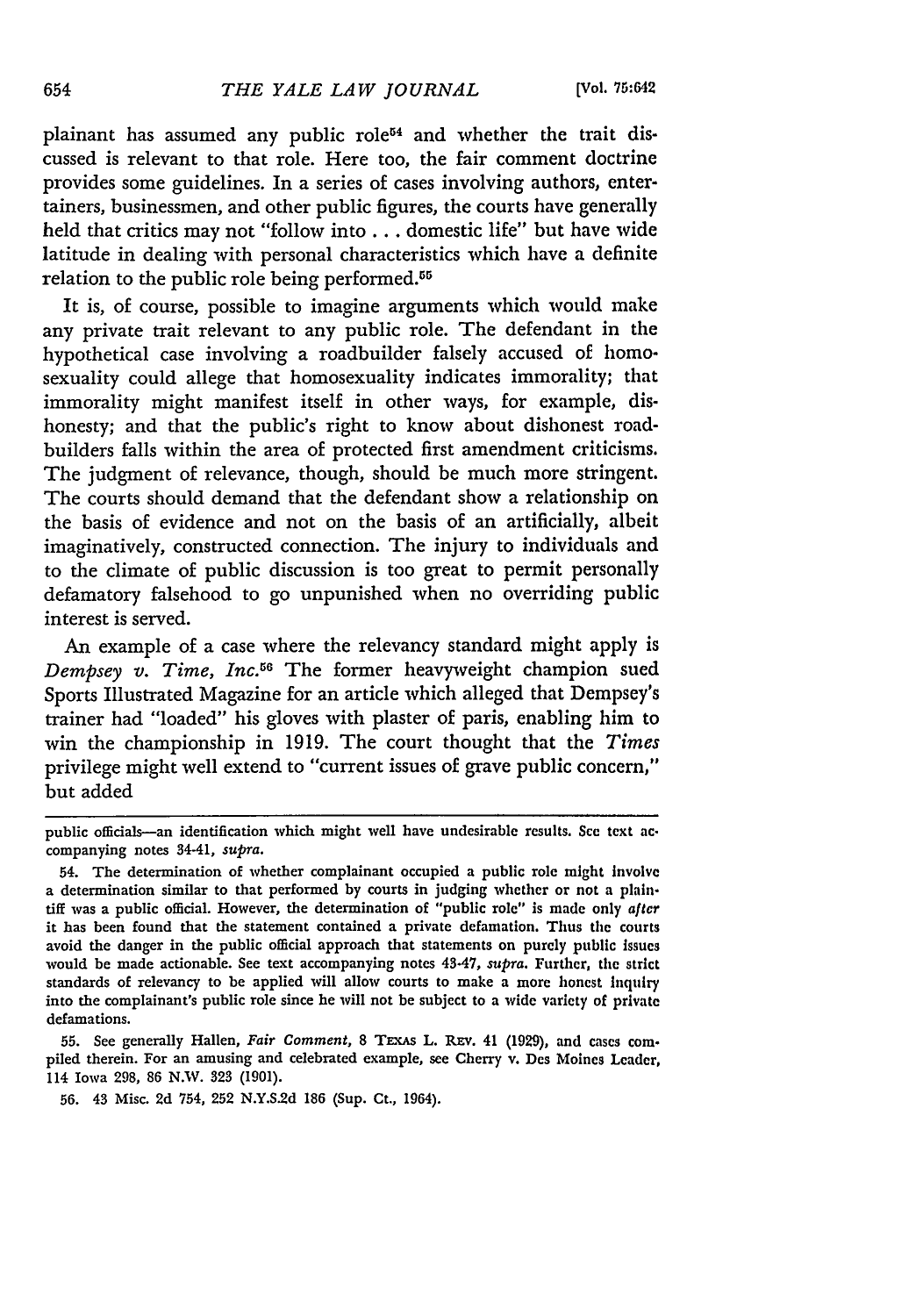**...** that the reaching back 45 years, as was done in the instant case, is not within the purview of even the suggested extension.... This court is not prepared to hold that because of the mere fact that one is a public individual he may be exposed to naked libel.... **57**

The time element cited by the court does not take the statement out of the public issue category. Historical events, in and out of the political world, may continue to be of public interest, and new light on a wellknown athletic contest cannot be said to be outside the ambit of constitutional protection. That phase of the subject-matter, at least, should be well within the protected area of discussion. However, in this case it is possible that the statement, although directed to a discussion of a public issue, also could be read as casting aspersions on Dempsey's personal integrity. The statement could be read sensibly as impugning Dempsey's personal honesty and accusing him of participating in an immoral scheme rather than as criticizing his punching ability or footwork. This reading is neither strained nor unreal.<sup>58</sup>

Since the court would find defamation of a personal nature in *Dempsey* it would then have to determine the relevancy of the remark to Dempsey's public role. The court would find that the statement bore the most direct relationship to that phase of Dempsey's life "offered" for public scrutiny, his performance as a prize fighter. Dempsey himself had created a legitimate public interest by performing for public attention and financial reward. Thus, absent a finding of actual malice, the privilege should apply.

The court's role in applying the *Times* privilege within the already tangled field of defamation<sup>59</sup> will not be easy, particularly in determining relevancy. There is a wide variety of private citizens active in the public arena. In addition to public figures, commentators, and entertainers, those who run large businesses or labor unions, and those who operate quasi-public institutions such as charities and foundations

**<sup>57.</sup>** 43 MAisc. **2d** at **756-57.**

**<sup>58.</sup>** *Dempsey* illustrates the possibility that a statement may involve both a public issue and a private trait. For example, suppose the defendant in the roadbuilder case had said, "X ought not to get the construction contract, because **the** last road he built cracked and he is a homosexual." Although the remark was about a public issue (who should get the **contract)** and it was in part public (the builder's competency), it also contained a defamation about an irrelevant private trait. In such a case, the court must clearly hold that part of the statement which was private actionable. Otherwise every private defamation would be privileged as long as the speaker had included it within a general discussion of a public issue.

**<sup>59.</sup>** See Pnossx,, ToRTs, § 106, **p.** 754 **(3d** ed. 1964).